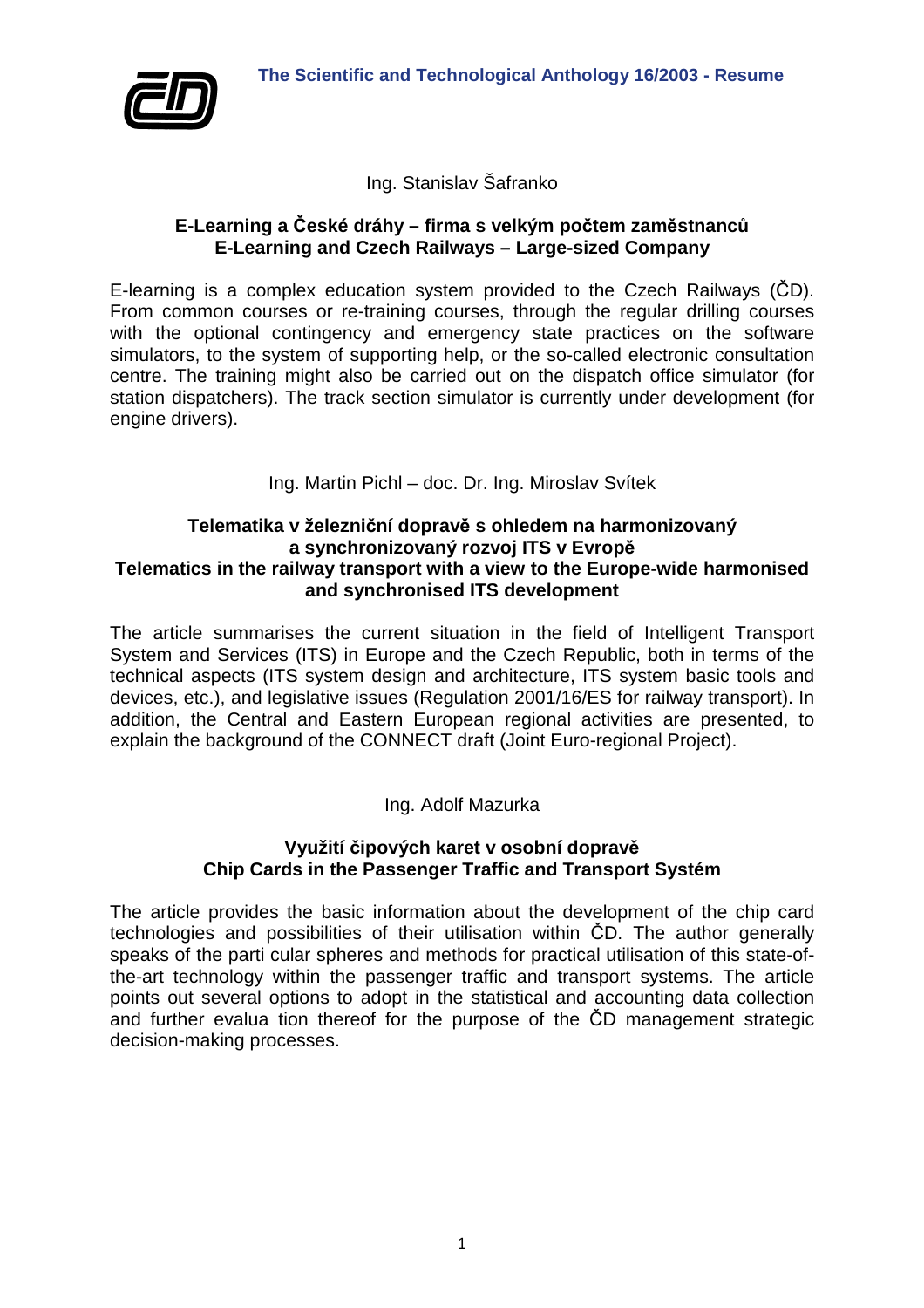

Ing. Miroslav Šolc

#### **GHOST – součást informačního systému traťového hospodářství GHOST – a part of the Track Management Information Systém**

The GHOST program supplements the complex of programs incorporated in the ČD integrat ed track management information system. It is primarily designed for an every-day viewing and assessment of the track section parameters, usually expressed in a large number of values. It allows for an operative identification and localisation of the critical points in the particular track, or cross-checking and monitoring of the track work efficiency and stability. In combination with the ECOTRACK and SORUT programs, it forms a complex which is to contribute to the economical maintenance of the track on the basis of all objective track diagnosis results available. At present, the project is being gradually introduced and launched to the operation and decision-making processes.

Ing. Štefan Mayerberger – Ing. Vít Bureš

#### **Měření prostorové průchodnosti tratí Measuring the Spatial Capacity of the Railway Track**

ROT-HSware spol. s r.o., in co-operation with the Railway Research Institute, Pardubice Office, has compiled a project for the equipment to continuously measure the spatial capacity of the railway track (hereinafter "PPT"). The suggested solution utilises the modern laser sensors and transmitters with a modulated rotating-prismwobbled laser beam. The properties of these laser sensors and transmitters allow for the 3D spatial capacity measurement. The pro ject is tailored to the needs of ČD a.s.

Ing. Ľubomír Záborský

## **Zariadenie pre diagnostiku zberačov elektrických hnacích vozidiel Diagnostic Equipment for the Driving Vehicle Collectors**

The article delineates the equipment employed in diagnosis of the electrical driving vehicle collectors monitored in the every-day opera tion. The equipment is a result of the RVT assignment and works in a pilot operation in the Žilina – Bratislava railway track, section Piešťany – Veľké Kostoľany.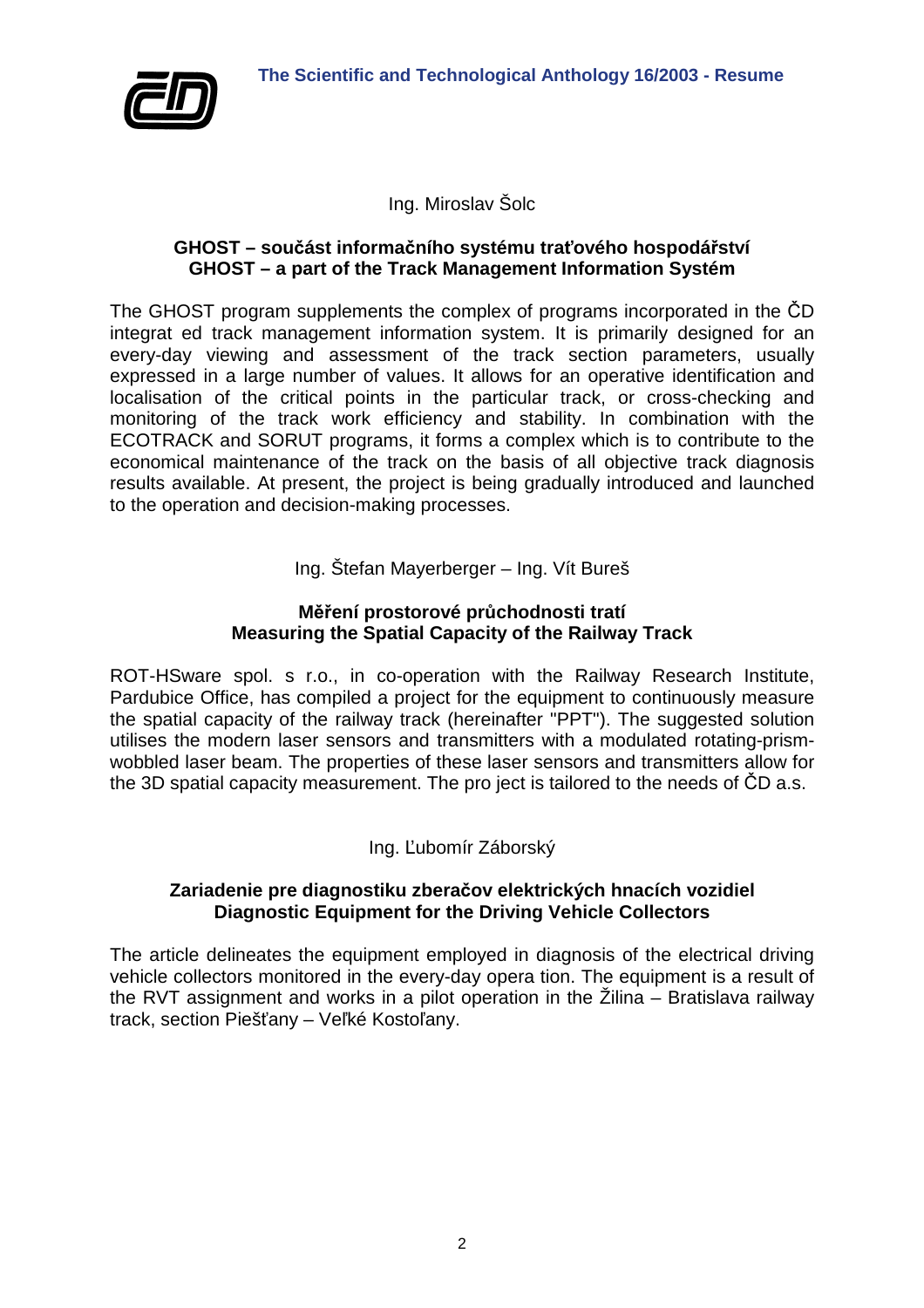

Ing. Aleš Hamáček, Ph.D. – doc. Ing. Vlastimil Skočil, CSc. – Ing. Václav Boček, Ph.D. – Ing. František Steiner, Ph.D. – Ing. Jiří Tupa

## **Současný stav a prognóza životnosti relé NMŠ Current State and Prognosis of the NMŠ Relay Lifetime**

Measurement results substantiating and supporting to a limited extent the prediction of the behaviour of the relay components being examined in the envisaged operation modes, suggest the following recommendations to the relay system operators and users: To check the relay predominating parameters periodically, to keep all records related thereto. To keep all the records on the reasons for the relay shut-down, to observe the frequency thereof. To measure and record all parameters of the relays being decommissioned/shut down. To categorise the operation environment and operation mode of the relay, and primarily, to observe the relay in heavy duty conditions more often than usually. Not to repair the relay with non-conforming parameters and/or those showing signs of corrosion. To observe and monitor the parameters of the particular types, models and series and to communicate with the manufacturer with a view to improve or at least to maintain the relay reliability and lifetime. To store the stand-by relay as per the defined and conforming environment. Not to decommission/shut down the relays for a mere reason of their advance age. To compile and implement a system for monitoring the relay parameters in dependence on their service time and operating conditions. The tests performed and results obtained did not indicate any need for shutting down the relay with certain period elapsed from the date of their production or commissioning. On the contrary, it is much necessary to observe the relay parameters systematically to prevent their operation failures.

doc. Ing. Miloslav Holzmann, CSc. – doc. Ing. Ivo Dlouhý, CSc. – Ing. Josef Zbořil

# **Mechanické vlastnosti a lomové chování bainitické oceli na odlitky a její využití v srdcovkách výhybek**

## **Mechanical Properties and Fracture Behaviour of Bainitic Steel intended for Castings and Utilisation thereof in the Points Frog**

The article presents the results obtained from the evaluation of the mechanical properties and fracture behaviour of the newly developed bainitic steel castings Lo8CrNiMo intended for the points frogs. For the purpose of comparison, the UIC 900 A rail steel was examined and evaluated. The tests were focused on the strength and deformation characteristics as determined by the tension test at 20 and -20° C. Tenacity (ductility) was evaluated on the basis of the instrumented Charpy-piece Vnotch impact bend test and on the basis of the fracture toughness measurement. The fracture toughness was identified on the basis of the Charpy's pieces with fatigue crack, with static and dynamic loads at 20 and -20° C. These tests employed the test piece of standardised dimensions, thickness of  $B = 25$  mm, which was statically loaded in a three-point bend at temperature of -20° C. In all three toughness